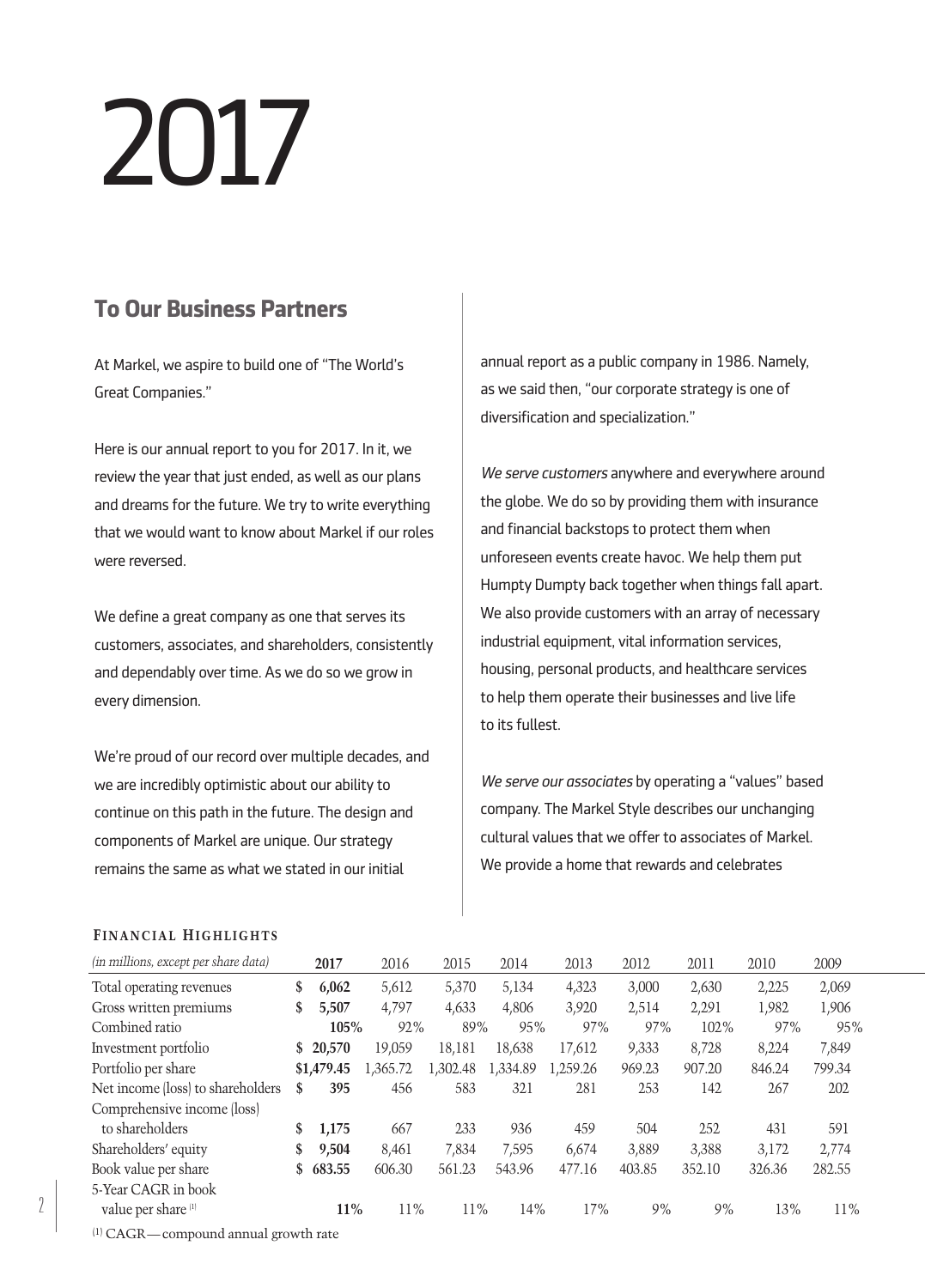creative, hardworking, talented people motivated by the idea of service to our customers. We are explicit about our commitment to integrity and continuous improvement. Our culture is not for everyone, but it is attractive to those who seek what we offer. We've also found that it applies and works all around the world.

*We serve our shareholders* by producing financial results which reflect our skills at serving our customers and associates. Excellent financial results create the opportunity to grow, to do more, and offer more, over time. Without financial progress, our ability to serve customers and associates disappears.

The 2017 financial statements accompanying this letter provide you with numbers that reflect this year's economic progress towards the goal of "building one of the world's great companies." As is the case with any single year, those numbers tell only part of our story. Over the course of time though, the numbers become more robust and meaningful. They continuously reveal more chapters of the book. The numbers themselves become inseparable threads in a

beautiful tapestry. That tapestry depicts the narrative of "building one of the world's great companies."

We're pleased to report to you that we continued to weave that multi decade tapestry in 2017.

Progress did not take place in a straight line in 2017. It almost never does. This report will appropriately discuss the financial impact of the record setting catastrophes that took place last year. Those financial losses should not obscure or diminish the progress we made in the rest of our insurance operations, our Markel Ventures activities, in our investment portfolio, and in the development and continuity of our management team.

At the bottom of the page in this letter we show a table that depicts 21 years of our key financial highlights. The constant and annually recurring review of decades of financial results helps us to remain focused on the long term.

We've made great progress over decades not just in narrow financial terms. Our story demonstrates personal progress and accomplishment for many

|                       |        |        |        |        |        |        |        |        |        |        |        | zo-rear      |
|-----------------------|--------|--------|--------|--------|--------|--------|--------|--------|--------|--------|--------|--------------|
| 2008                  | 2007   | 2006   | 2005   | 2004   | 2003   | 2002   | 2001   | 2000   | 1999   | 1998   | 1997   | $CAGR^{(1)}$ |
| \$1,977               | 2,551  | 2,576  | 2,200  | 2,262  | 2,092  | 1,770  | 1,397  | 1,094  | 524    | 426    | 419    | <b>14%</b>   |
| \$2,213               | 2,359  | 2,536  | 2,401  | 2,518  | 2,572  | 2,218  | 1,774  | 1,132  | 595    | 437    | 423    | <b>14%</b>   |
| 99%                   | 88%    | 87%    | 101%   | 96%    | 99%    | 103%   | 124%   | 114%   | 101%   | 98%    | 99%    |              |
| \$ 6,893              | 7.775  | 7,524  | 6,588  | 6,317  | 5,350  | 4,314  | 3,591  | 3,136  | 1,625  | 1,483  | 1,410  | 14%          |
| \$702.34              | 780.84 | 752.80 | 672.34 | 641.49 | 543.31 | 438.79 | 365.70 | 427.79 | 290.69 | 268.49 | 257.51 | 9%           |
| (59)<br>\$            | 406    | 393    | 148    | 165    | 123    | 75     | (126)  | (28)   | 41     | 57     | 50     | 11%          |
| (403)<br><sup>S</sup> | 337    | 551    | 64     | 273    | 222    | 73     | (77)   | 82     | (40)   | 68     | 92     | <b>14%</b>   |
| \$2,181               | 2.641  | 2.296  | 1,705  | 1,657  | 1,382  | 1.159  | 1.085  | 752    | 383    | 425    | 357    | 18%          |
| \$222.20              | 265.26 | 229.78 | 174.04 | 168.22 | 140.38 | 117.89 | 110.50 | 102.63 | 68.59  | 77.02  | 65.18  | 12%          |
| 10%                   | 18%    | 16%    | 11%    | 20%    | 13%    | 13%    | 18%    | 21%    | 22%    | 23%    | 26%    |              |

**20-Year**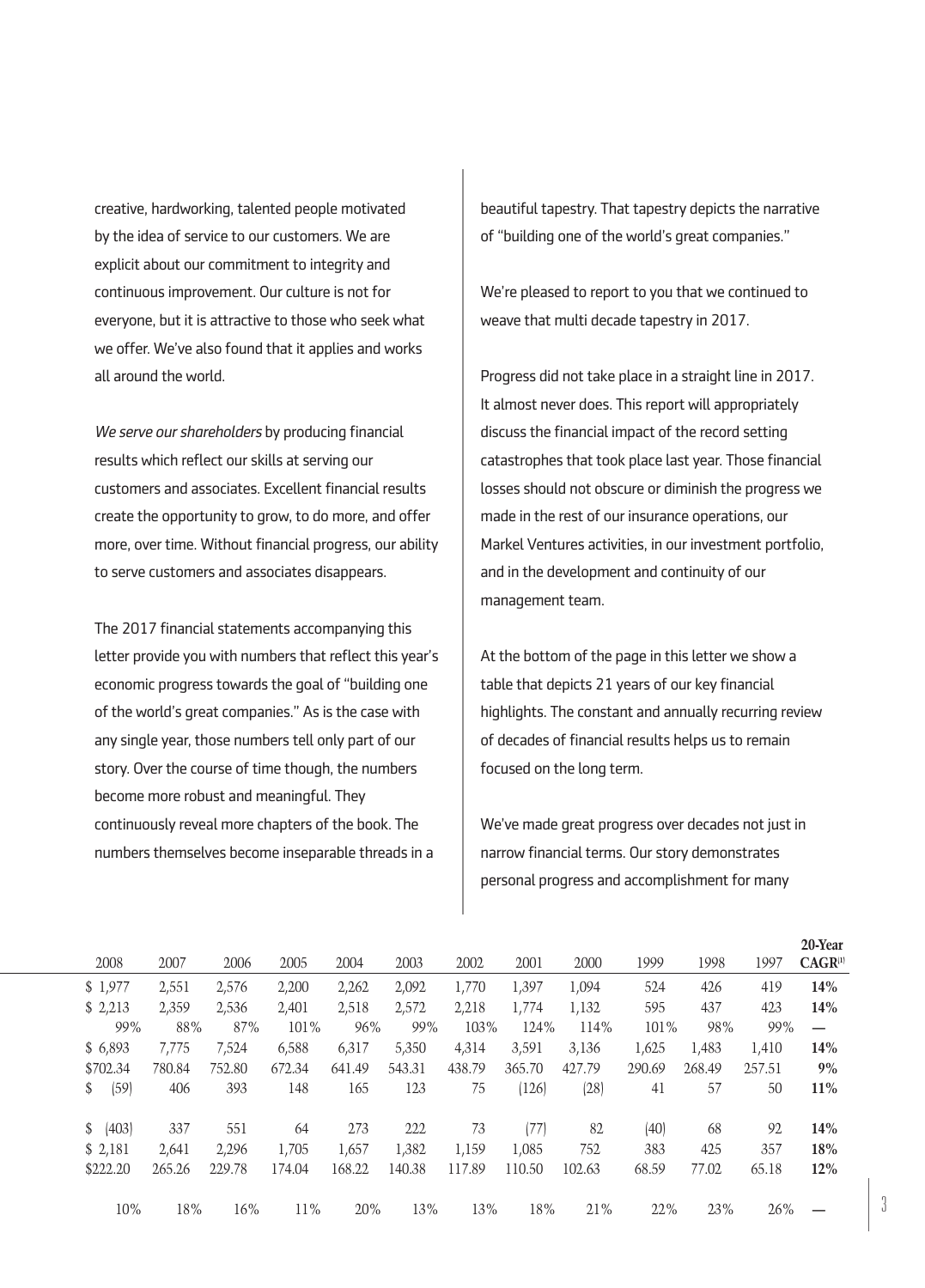people. It is a composite story of resilience, adaptability, creativity, dependability, and conservatism. And it is a story which carries the implication of continuity and replicability into the future. The story of Markel is one of excellent initial design, and thousands of subsequent actions, ideas, and iterations, which keep our story moving forward every single day.

In 1997 at the beginning of this 21 year chart we reported that we had 830 associates.

As we write this letter, there are over 15,000.

Over the last two decades, 14,000 additional people have joined the ranks of your company. We've built an organization in which our people can grow, learn new skills, take on new challenges, and fully utilize their abilities. We've also created opportunities for more and more people to join us in our quest. A virtuous cycle of serving our customers effectively and efficiently and producing sound financial results while doing so creates this dynamic. "Rinse and repeat", as it says on the shampoo bottle.

It is a joy to report this record of growth over time and we appreciate the associates, the customers, and the providers of capital, who made it possible.

# **2017 Review**

In 2017 we produced total revenues of \$6.1 billion vs \$5.6 billion in 2016, up 8%. Our insurance premiums totaled \$4.2 billion vs \$3.9 billion, an increase of 10%. Our Markel Ventures operations produced revenues of \$1.3 billion vs \$1.2 billion, an increase of 10%. We earned 10% on our publicly traded

investment portfolio with returns of 26% on our equity holdings and 3% on our fixed income holdings.

We produced an overall underwriting loss of \$205 million in 2017 vs underwriting profits of \$317 million in 2016 and Markel Ventures EBITDA was \$178 million in 2017 vs \$165 million last year. In total our comprehensive income was \$1.2 billion in 2017 vs \$667 million in 2016 and we repurchased \$111 million of our own common stock during the course of the year.

When we write this letter, we look back at previous letters to give us a sense of how we've talked in years past. It is easy to see words and phrases such as "transformational", or "watershed events" in previous annual reports. If we knew then, what we know now, we might have saved those words for years like 2017. We hope by the time you finish reading this report that you'll understand why we are using those words again.

#### **Here are the headlines from 2017:**

- 1- 2017 broke the financial record for the highest ever total level of insured catastrophes. Hurricanes Harvey, Irma, Maria and Nate, along with wildfires in California, earthquakes in Mexico, cyclones in Asia, weather and crop damage in Europe, and other events caused record financial losses
- 2- We acquired SureTec and State National in our insurance operations
- 3- We acquired Costa Farms in our Markel Venture operations
- 4- We made these substantial acquisitions on our base of internal equity capital and each share of your Markel stock owns a bigger business than it did a year ago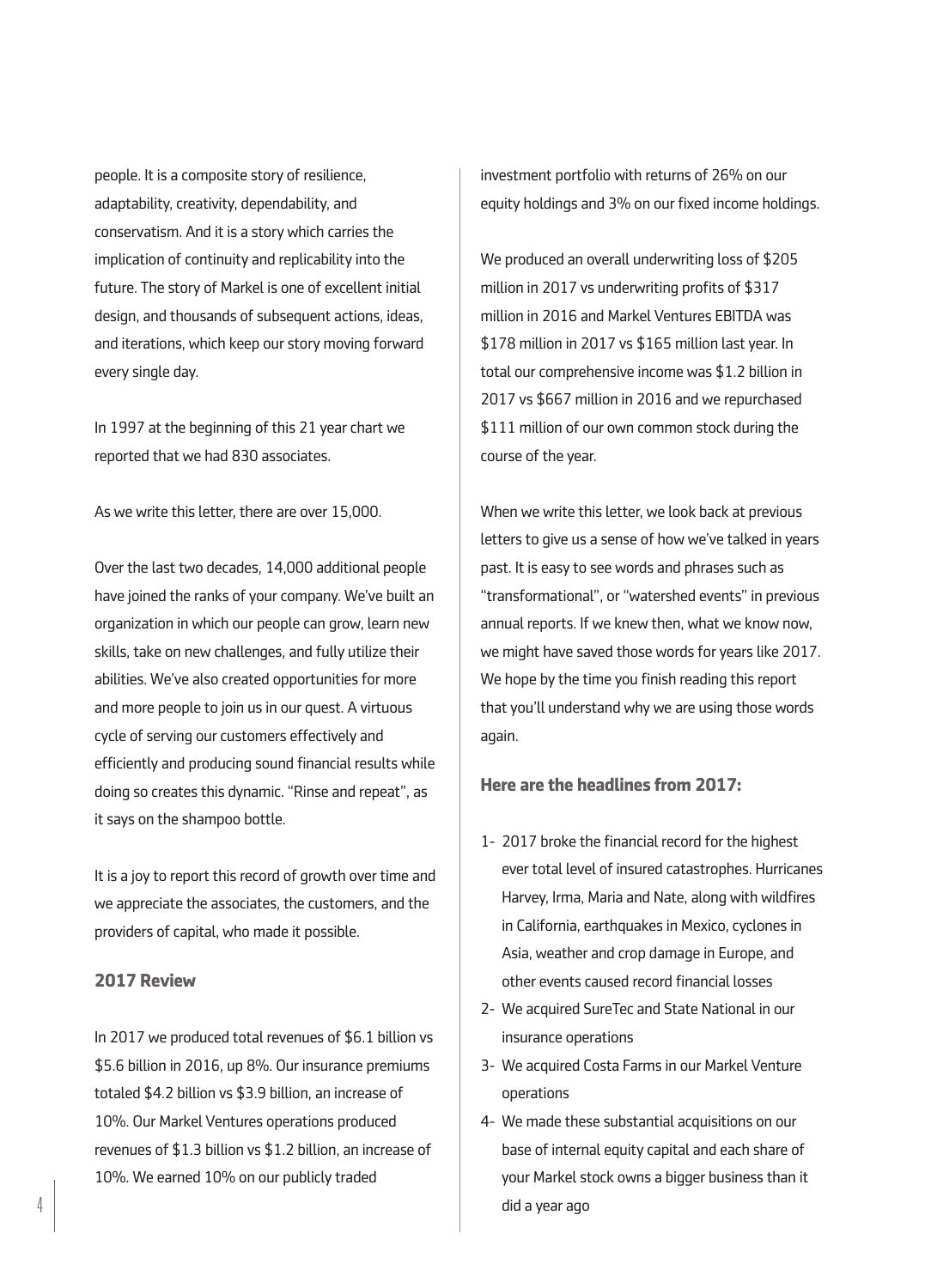- 5- We worked diligently to improve the efficiency and effectiveness of our existing and new operations
- 6- We earned record returns in our investment operations

In total, your company grew by roughly one quarter in total size and scale during 2017 with major acquisitions in our insurance and Markel Ventures businesses. We responded to, and served our insurance customers effectively as they experienced record natural catastrophes, and we earned record investment returns.

2017 stands as a transformational and watershed year for Markel (yet again).

Taking each one of these items in order, here is a review of the headlines.

# **1- CATS, CATS, CATS**

We wish that we were talking about internet videos with this headline but unfortunately that is not the case. In the insurance business, catastrophic events get described with the shorthand term of CATs. 2017 set a new high water mark for the record books. Financially, the insured loss toll exceeded every other single year in human history.

Total industry losses from hurricanes Harvey, Irma and Maria along with the wildfires in California, earthquakes in Mexico, cyclones in Asia, and European weather events, currently are expected to exceed \$135 billion. As such, it is not surprising that our losses from these events also set a new record. We paid out claims of \$159 million in response to the catastrophic losses suffered by our customers, with

total expected losses of \$565 million. Across all our lines of insurance coverages we paid out \$2.2 billion in 2017 to help our customers recover from difficult events.

The good news is that these payments demonstrate that our customers can count on us in their time of need. This is why people buy insurance in the first place. It also speaks to why we manage Markel in a conservative and prudent way. We do so in order to have the ability to respond quickly, and appropriately, to help our customers get back on their feet. We keep our promises.

In each and every period of heavy catastrophes, we've learned something about how to improve our operations. We've learned how to better select and accept risks, and how to price those risks more appropriately. It is important to note that despite the large dollar amount of our losses in 2017, those amounts were in line with our estimates of what we expected in the event of major catastrophes.

As we continue to offer insurance to our customers to protect them in the event of catastrophic events, we continue to iterate and adjust our prices and exposures. If events become more common and more costly, we adjust our prices accordingly, to maintain the financial resources needed to pay claims when they occur.

We also provide coverage and protect our clients more efficiently and cost effectively than they could on their own. We do so by maintaining a spread of geographically dispersed exposures. Events in one area tend not to affect other geographic areas. By collecting and managing a pool of insurance risks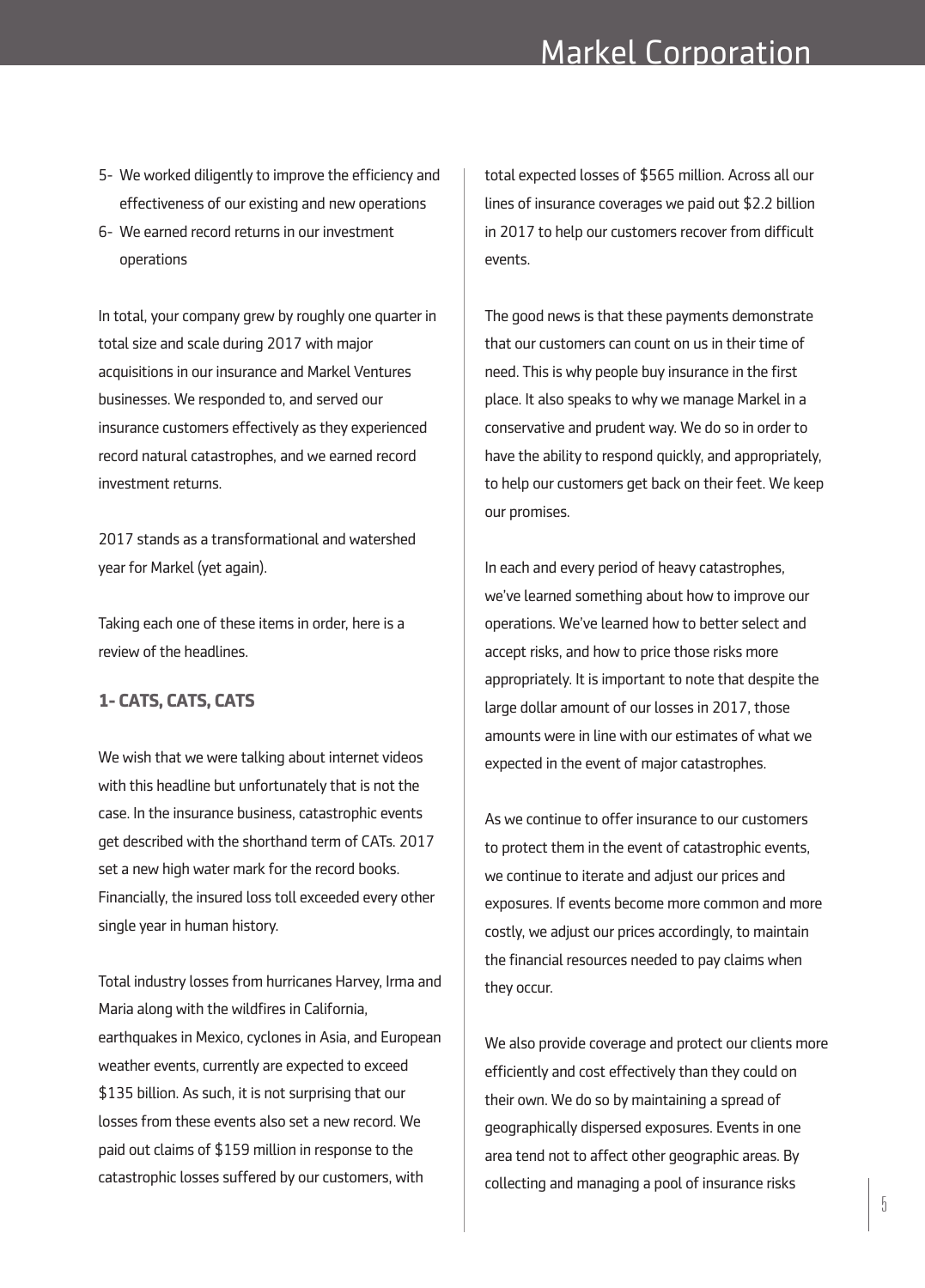and premiums from all around the world, we can effectively offer protection and insurance to individual policyholders at an efficient cost to our policyholders. The geographic spread, in and of itself, creates an efficiency that allows us to offer protection to our clients at a lower cost.

Great companies do things "for their customers" rather than "to their customers" and our ability to efficiently operate a diverse pool of catastrophic risk creates the ability to serve our customers better and more efficiently than they could do themselves.

# **2- SureTec and State National Acquisitions**

During the course of 2017 we acquired SureTec and State National. These two additions represent new and substantial venues to continue our longstanding strategy of specialization and diversification. SureTec brings specialized knowledge of the surety market, a unique and critical insurance function, which we previously had not been able to offer to our clients in a meaningful way. State National also brings new skills and specialized insurance services with their historical knowledge of certain insurance management and program services, as well as collateral protection products.

Both companies are experts and leaders in their respective fields. By joining Markel, both companies will be able to increase the amount of business they write, add specialized knowledge to better serve our clients, and help us continue on our path of diversification. The diversification adds margins of safety to our financial strength and performance, which stands behind our promises to our clients.

Both companies contacted Markel when they considered their own futures. Our longstanding reputation and performance in helping companies flourish and grow, and our culture of integrity and continuous improvement, created the opportunity for us to engage in discussions with both firms.

In the case of SureTec, the founder John Knox, contacted us directly, as he believed that Markel would offer the best option for SureTec and its associates to grow and continue to build the value of the firm.

John and his team did a wonderful job of launching SureTec in 1998 and growing a successful surety operation. SureTec's largest markets are in their home state of Texas, along with California. While they do business in many other states as well, as part of Markel, they will immediately be able to expand the distribution and awareness of their surety products to Markel's existing nationwide client base.

We already do business with many of the agents, contractors, and current and potential customers of SureTec, and our ability to help them grow through access to our distribution channels and customer base creates a win-win situation for SureTec and Markel. John and his SureTec team win by knowing that their firm will be part of the permanent capital structure of Markel. They can grow and provide long term potential for their current and future associates with the larger and long term base of Markel capital.

We at Markel win by adding surety to our array of insurance products and services. Surety requires specialized expertise and we can serve our customers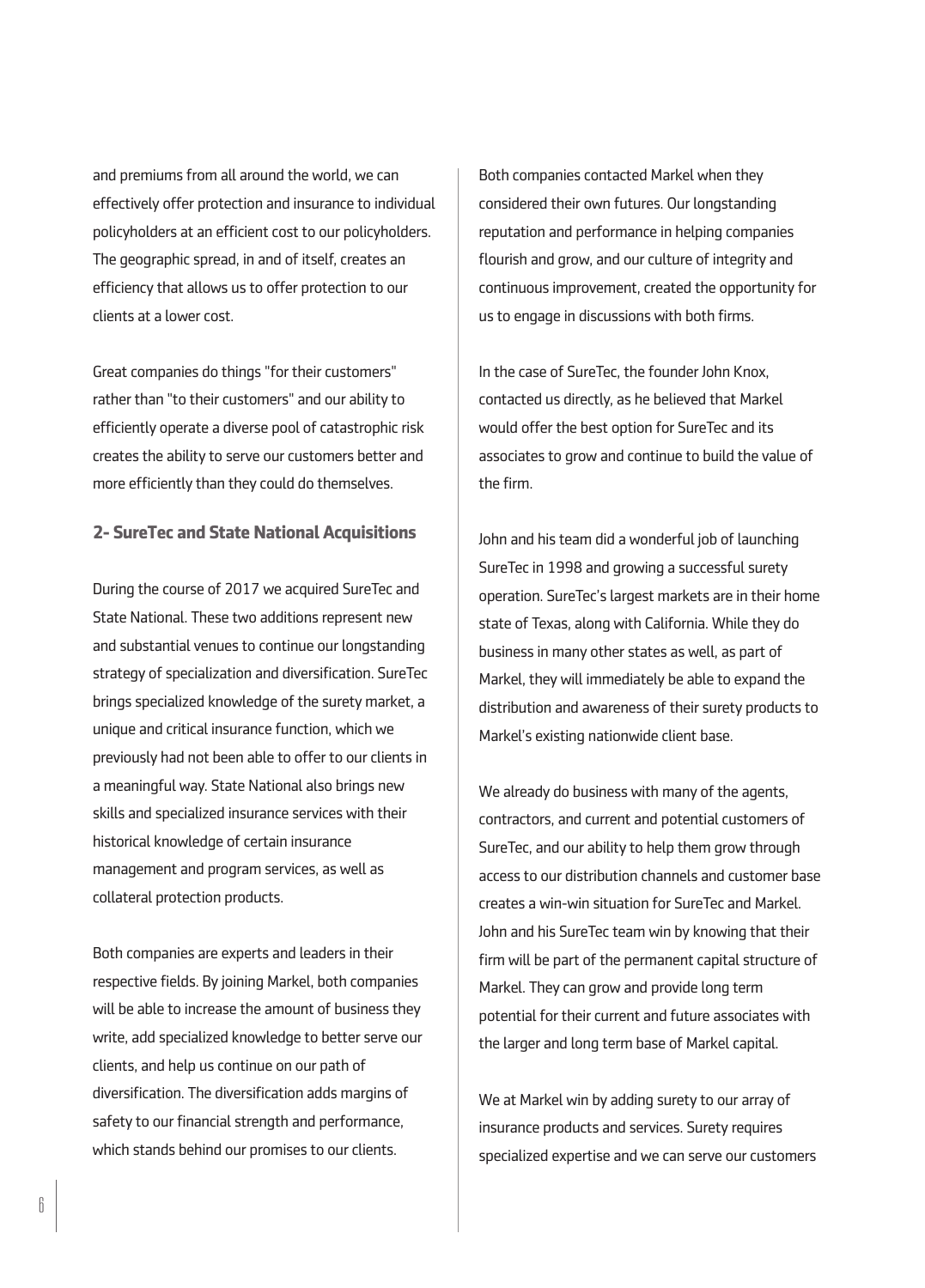more fulsomely by adding the surety skills that are now part of Markel.

State National also stands as a strategically valuable and important addition to Markel. The Ledbetter family built State National over two generations. They provided two primary lines of business. In one line, State National served as a "fronting" company for other property and casualty insurance companies. In the other line, they offered collateral protection insurance that works to protect credit unions and their customers.

In the fronting business, State National often works with insurers experiencing some vulnerability, or risks, to their ratings and marketplace acceptance. State National would stand in the shoes of their insurance company clients, and provide services and assurance to regulators and rating agencies, that the client insurance companies could, and would, maintain appropriate levels of service and financial stability.

In developing the skills to provide these important services, State National also developed the skills to assist the growing "Fintech" and venture capital funded entrants in the insurance industry. These new participants often have unique marketing skills, risk pricing abilities, and product packaging and design approaches. At the same time, they often do not have the array of licenses required to offer insurance products or financial strength ratings to provide comfort to potential buyers.

State National can work with those firms to solve their challenges of regulatory and financial rating agency requirements. By partnering, State National and the newer entrants into the insurance business can

combine to offer new and unique insurance products that are fully and appropriately regulated, and reviewed by government and rating agency personnel.

As part of the larger Markel organization, State National can continue to expand the size and scale of their offerings and we can learn about the ways in which technology continues to change the fundamental nature of insurance pricing, marketing, and distribution. This acquisition adds additional sets of specialized skills to Markel and further diversifies the set of products we can offer our customers.

# **3- Costa Farms**

Costa Farms is the largest grower of houseplants in the world. You can find their plants on the shelves of the leading home improvement and general merchandise retailers as well as online. The company is in its third generation of Costa family leadership and generation four is in the building.

The Costa family demonstrates everything that can be wonderful about a family business. In their words they talk about the foundation of "customers, culture, and growth." With that focus, starting from scratch, three generations built a wonderful business. They work each day to make themselves indispensable to their customers, and they keep a long term focus. All of these activities stem from, and go hand in hand with, building a business that you expect to continue into future generations. Short cuts, and short term time horizons, have no place when this mentality pervades your business.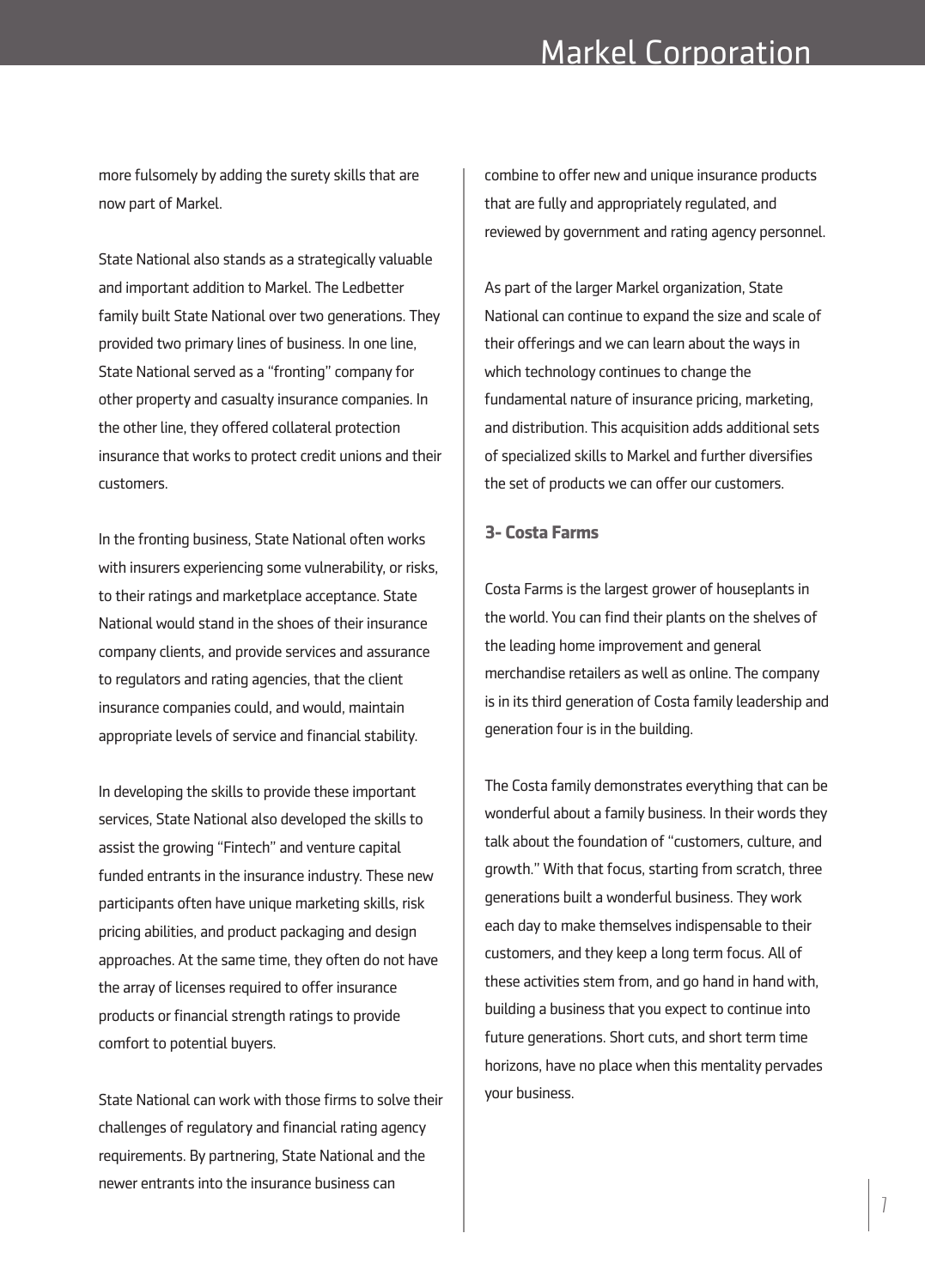Just as is the case at Markel, this mindset goes beyond people with the same last name or blood lines. Family becomes a matter of choice as associates join a firm and choose to live with the same long term values.

To be an associate of Markel is to be a member of the "Markel Family" in a figurative sense. We all share the same basic values and commitment to long term success. We were pleased that the Costa family saw this culture at Markel and sought us out as partners to help them to continue to build their business in the future.

Costa stands as the largest acquisition to date for Markel Ventures. They have the specialized knowledge and skills to grow more than 100 million plants per year in varied locations, and get those living, breathing products onto store shelves, or delivered to your home and office, all around the country. They are the leading firm in their industry, and we expect that they will continue to grow organically (please pardon the pun) and inorganically. We provide capital, and a time horizon, that matches the generational views of the Costa family.

The Costa acquisition represents a new level of size and scope for Markel Ventures. We are excited to continue to add specialized knowledge and skills to Markel and to provide additional margin of safety to our customers, associates, and shareholders.

# **4- Acquisition Financing**

I'm pleased to report to you that we paid for the acquisitions of SureTec, Costa, and State National with cash. We issued no dilutive equity to fund these purchases. These deals increase the size and revenue  $\left\{ \begin{array}{c} \end{array} \right\}$  footprint of Markel by about a quarter. This is a

substantial increase in our size and scale, and we were able to pay for these purchases without additional equity financing.

At the same time as we funded these acquisitions, we began making record levels of claims payments to our policyholders from the CAT losses and normal insurance operations. We believe this combination of activities and events stands as strong evidence of our financial strength, investment excellence, and conservative financial practices. We were in a financial position to pay record claim losses and execute *three* substantial acquisitions all in the space of the same year. Additionally, our financial position enables us to fully seek and accept property insurance risks in the post CAT environment of higher pricing and prospectively better financial returns.

We work every day to build and protect our financial strength. Those daily activities over many years paid off in 2017 as demonstrated by our ability to take advantage of these opportunities to grow.

Separately, we raised \$300 million of 30 year fixed rate financing at 4.30% in the fourth quarter. We believe that the ability to lock in such a long term, fixed rate debt makes prudent financial sense and is consistent with the conservative way in which we manage our financial affairs.

#### **5- Operational Developments**

Amidst the headlines about the new things that happened at Markel this year it can be easy to forget about the thousands of operational details and improvements that took place in all of our global operations.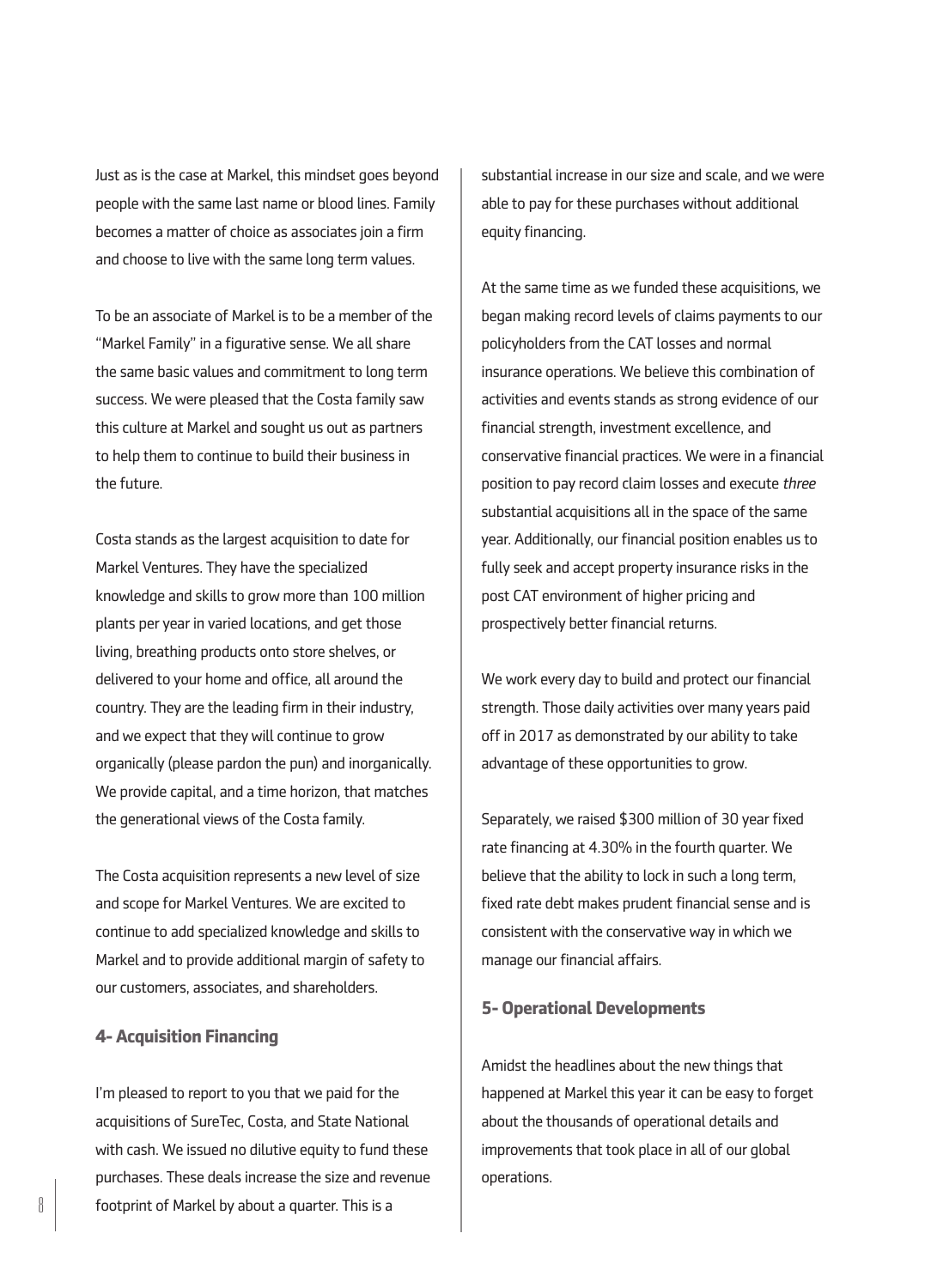In each and every aspect of our insurance and industrial businesses we worked diligently to improve the efficiency by which we serve our clients. We have and continue to focus on using all of the tools in the toolbox labeled "technology", to build and maintain our competitive position in the world.

In 2017 our expense ratio stood at 37% compared to 39% in the prior year. This progress shows results from our ongoing efforts to increase our internal efficiency and offer our customers the best possible value for their insurance needs.

Our overall combined ratio of 105% reflects the record amount of CAT losses. CATs in total added 13 points to our combined ratio and the change in UK government mandated discount rate applied to our run-off UK auto business added two points to the total.

We remain fully committed to the discipline of underwriting profits. Our long term record of consistency with this goal stands as evidence that we mean it and we fully expect to produce underwriting profits in 2018.

Throughout the organization we continued to increase the tools created by technological developments. We changed the way we offered renewals to existing policyholders, we streamlined internal accounting and financial processes, we adapted our claims process to reflect more granular understanding of policyholder losses, we increased the efficiency and effectiveness of our marketing efforts, and so on and so on and so on.

There are no activities within the Markel organization that are not being actively worked on to be made better. As it says in the Markel Style we look for "a better way to do things." The most important aspect of that statement is the mindset of continuous improvement that infuses the people of Markel. The tools and technology we use to make that journey change over time but the path is one we've been on for decades. We commit to remaining on that path to improvement in every facet of your company.

There are no businesses on planet earth that do not face the same challenge. Any degree of complacency or satisfaction with current processes or ways of doing business has no place in today's world. There are no elements of any aspect of Markel, in any business, in any country, that are not constantly being refined, reviewed, analyzed, changed and adapted to remain relevant in 2018 and beyond.

# **6-Investment Results**

We earned excellent returns in 2017. We earned 26% on our publicly traded equity portfolio and 3% on our fixed income holdings. The total portfolio earned 10%. In dollar terms, we earned more than \$1 billion of unrealized gains, realized gains and dividends from our public equity holdings and this represents a new record.

The double barreled win is that we also achieved this performance at a cost lower than passive index funds. We manage the vast majority of our investments internally. The total cost of our in house management stands at a single number of basis points.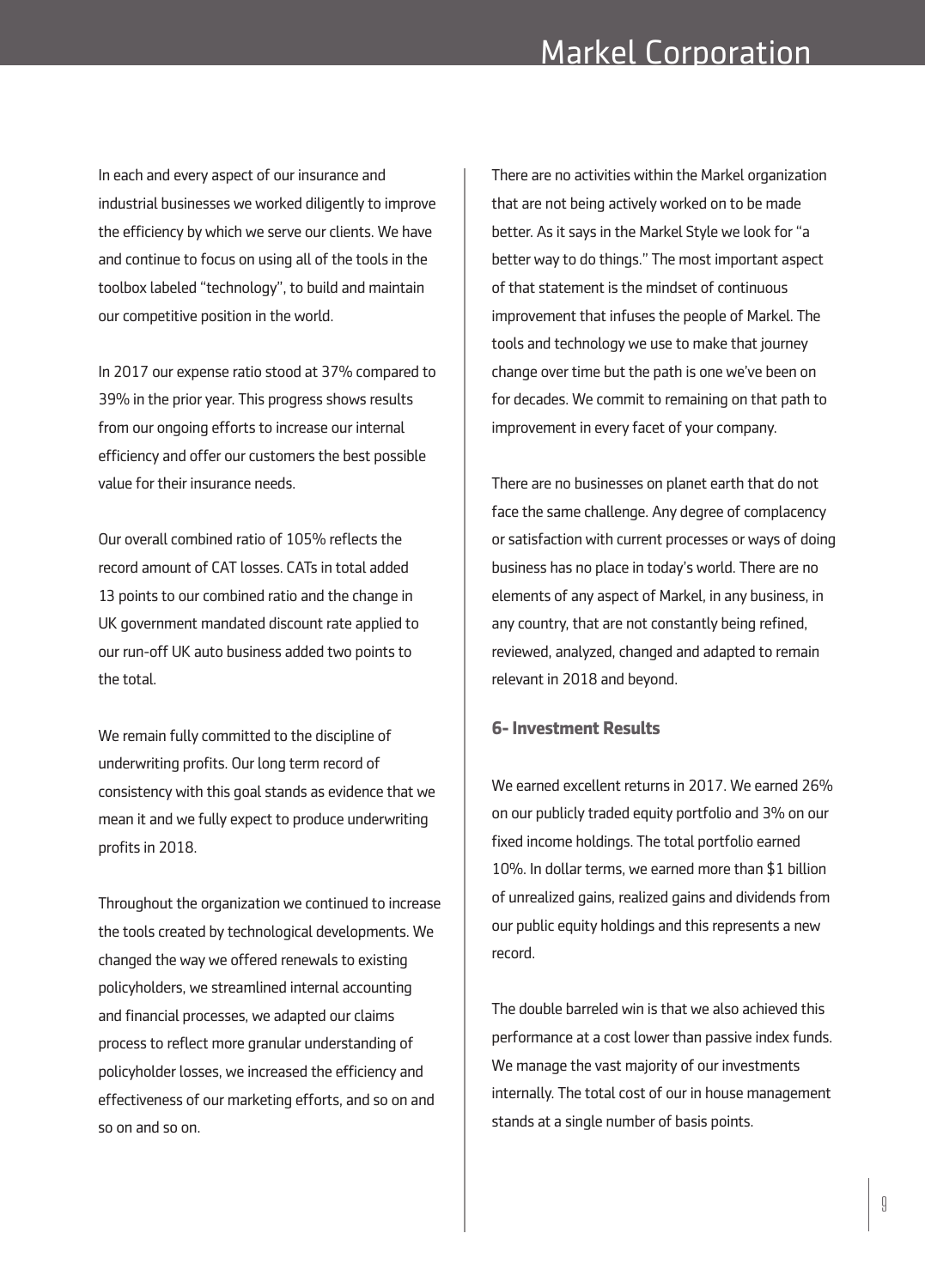We believe that we manage our investment operations with a triple play advantage of, ultra-low costs, tax efficiency, and rigorous and continuous intellectual engagement and management of our portfolio holdings. Two of those three aspects are currently popular in the investment world. Specifically, indexing and passive investing are relatively low cost and tax efficient. With our internal management, we keep our costs lower than passive indexers, we operate with tax efficiency, AND, we obsess about what we own and why we own it. We do so in order to attempt to adapt and change as the world changes.

Our multi-decade record of outperformance in our investment results speaks to the effectiveness of our approach.

As we've written every year since 1999 we maintain a four step approach to selecting and managing our equity investments.

1- We look for profitable businesses with excellent long term returns on capital and modest leverage

2- We look for management teams with equal measures of talent and integrity

3- We look for companies that can reinvest their earnings at high rates of return and/or demonstrate skill in acquisitions or other capital management activities

4- We look for these investments at reasonable prices which should produce acceptable returns over time

That approach and formula has not changed since our initial public offering in 1986 and despite the swirling pace of change in so many aspects of life, we believe the philosophy remains completely relevant and durable. We continue to find productive ways to invest our capital. In the short run, anything can and will happen and results will be volatile. In the long run, we've earned spectacular returns with this time-tested approach and we're confident in our ability to continue to do so.

In our fixed income operations we maintain the highest possible credit quality holdings we can find. We match the duration and currencies of our holdings to our expectations of our insurance liabilities. This has been our longstanding and consistent practice and it has served us well. We also believe the approach is low cost and durable in the future.

In total, our net unrealized gains from this longstanding approach stood at \$3.7 billion at year end. With the change in the tax law that occurred during the fourth quarter of 2017, we reduced the deferred taxes associated with these gains and increased shareholders equity by \$402 million due to the reduction in the U.S. corporate tax rate from 35% to 21%.

### **Next**

The spectacular news about Markel is that there is always a chapter that starts with the headline NEXT.

From the very beginning of our firm, with Sam Markel's creative solution to a customer need, the entire history of this company has been figuring out what to do next.